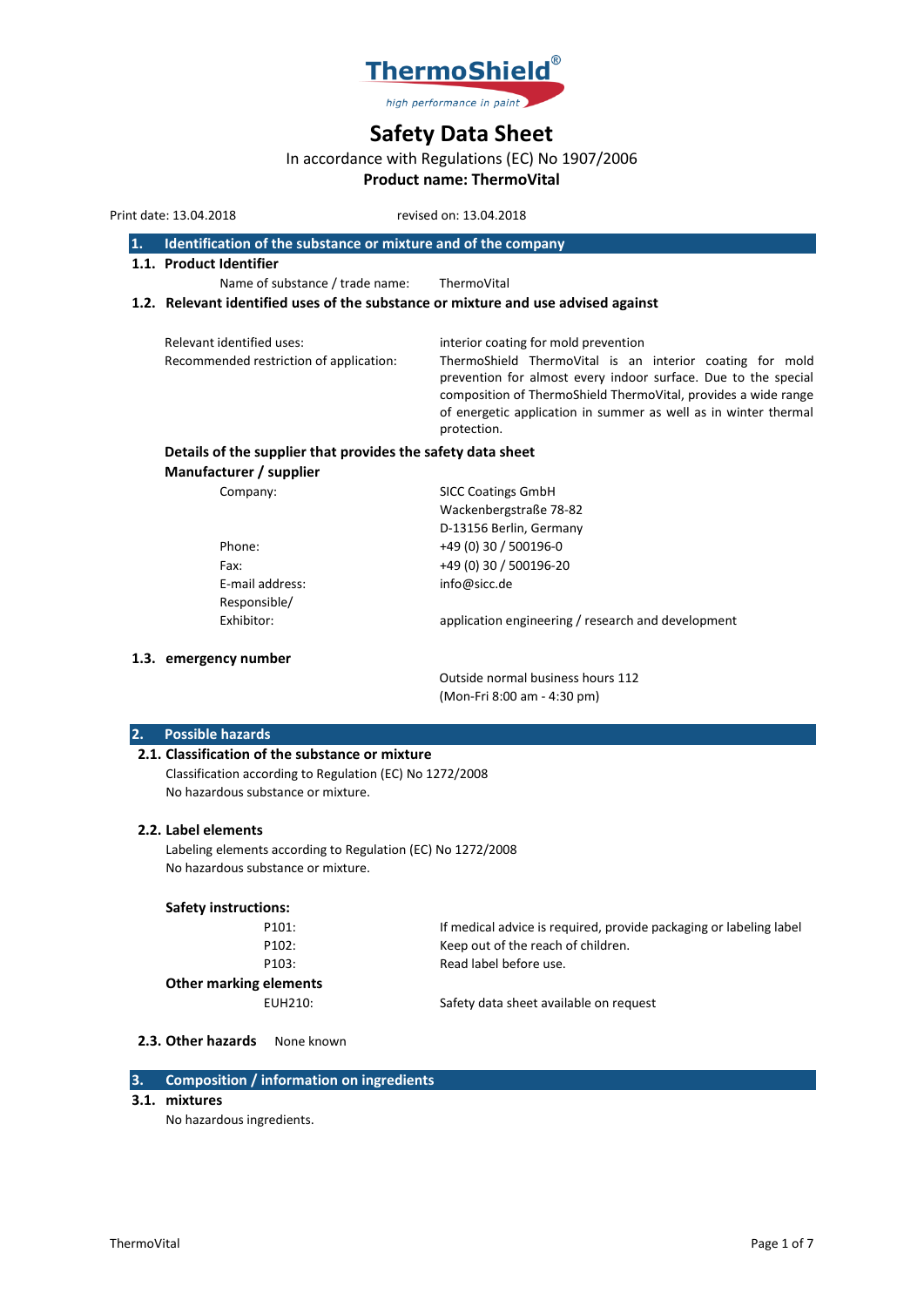

| 4. | <b>First aid measures</b>                                                       |                                                                                                                                       |
|----|---------------------------------------------------------------------------------|---------------------------------------------------------------------------------------------------------------------------------------|
|    | 4.1. Description of the first aid measure                                       |                                                                                                                                       |
|    | General information                                                             | No special first aid measures required. Take affected persons out                                                                     |
|    |                                                                                 | of danger. First aid must protect itself.                                                                                             |
|    | After inhalation                                                                | for complaints - fresh air supply                                                                                                     |
|    | After skin contact                                                              | wash skin with soap and water                                                                                                         |
|    | After eye contact,                                                              | remove contact lenses, keep eyelids open and rinse with plenty                                                                        |
|    |                                                                                 | of water, seek medical advice                                                                                                         |
|    | After swallowing                                                                | may cause nausea, vomiting and diarrhea, also gastrointestinal                                                                        |
|    |                                                                                 | irritation; call Physician and name the substance.                                                                                    |
|    | 4.2. Most important symptoms and effects, both acute and delayed                |                                                                                                                                       |
|    | Symptoms:                                                                       | no information available                                                                                                              |
|    | Risks:                                                                          | no information available                                                                                                              |
|    | 4.3. Indication of any immediate medical attention and special treatment needed |                                                                                                                                       |
|    | Treatment:                                                                      | no information available                                                                                                              |
|    |                                                                                 |                                                                                                                                       |
| 5. | <b>Fire-fighting measures</b>                                                   |                                                                                                                                       |
|    | 5.1. extinguishing Media                                                        |                                                                                                                                       |
|    | Suitable:                                                                       | foam, alcohol, carbon dioxide, dry chemicals, spray mist, water                                                                       |
|    | Not suitable for safety reasons:                                                | Observe local conditions                                                                                                              |
|    |                                                                                 |                                                                                                                                       |
|    | 5.2. Special hazards arising from the mixture                                   |                                                                                                                                       |
|    |                                                                                 | Contained containers may burst during extreme heat (pressure                                                                          |
|    |                                                                                 | build-up), smoke, carbon dioxide                                                                                                      |
|    |                                                                                 |                                                                                                                                       |
|    | 5.3. Instructions for firefighting                                              |                                                                                                                                       |
|    |                                                                                 | Avoid contact with skin. Keep container tightly closed. Material is                                                                   |
|    |                                                                                 | not combustible if moisture is contained.                                                                                             |
|    |                                                                                 |                                                                                                                                       |
| 6. | <b>Accidental release measures</b>                                              |                                                                                                                                       |
|    | 6.1. Personal precautions, protective equipment and emergency procedures        |                                                                                                                                       |
|    |                                                                                 | Protective equipment / see chapter 2-5                                                                                                |
|    |                                                                                 |                                                                                                                                       |
|    | 6.2. Environmental precautions                                                  | Observe local, governmental regulations; Not in the keep the                                                                          |
|    |                                                                                 | sewage system away.                                                                                                                   |
|    | 6.3. Methods and materials for retention and cleaning                           |                                                                                                                                       |
|    |                                                                                 |                                                                                                                                       |
|    |                                                                                 | Dispose of materials with non-combustible absorbents (eg sand,<br>sawdust, etc.) and dispose of according to local regulations. Clean |
|    |                                                                                 | with water and detergents, preferably do not use solvents.                                                                            |
|    |                                                                                 |                                                                                                                                       |
|    | 6.4. Reference to other sections                                                | See section 7, 8 and 13 of the MSDS for further information                                                                           |
|    |                                                                                 | Safety Data Sheet                                                                                                                     |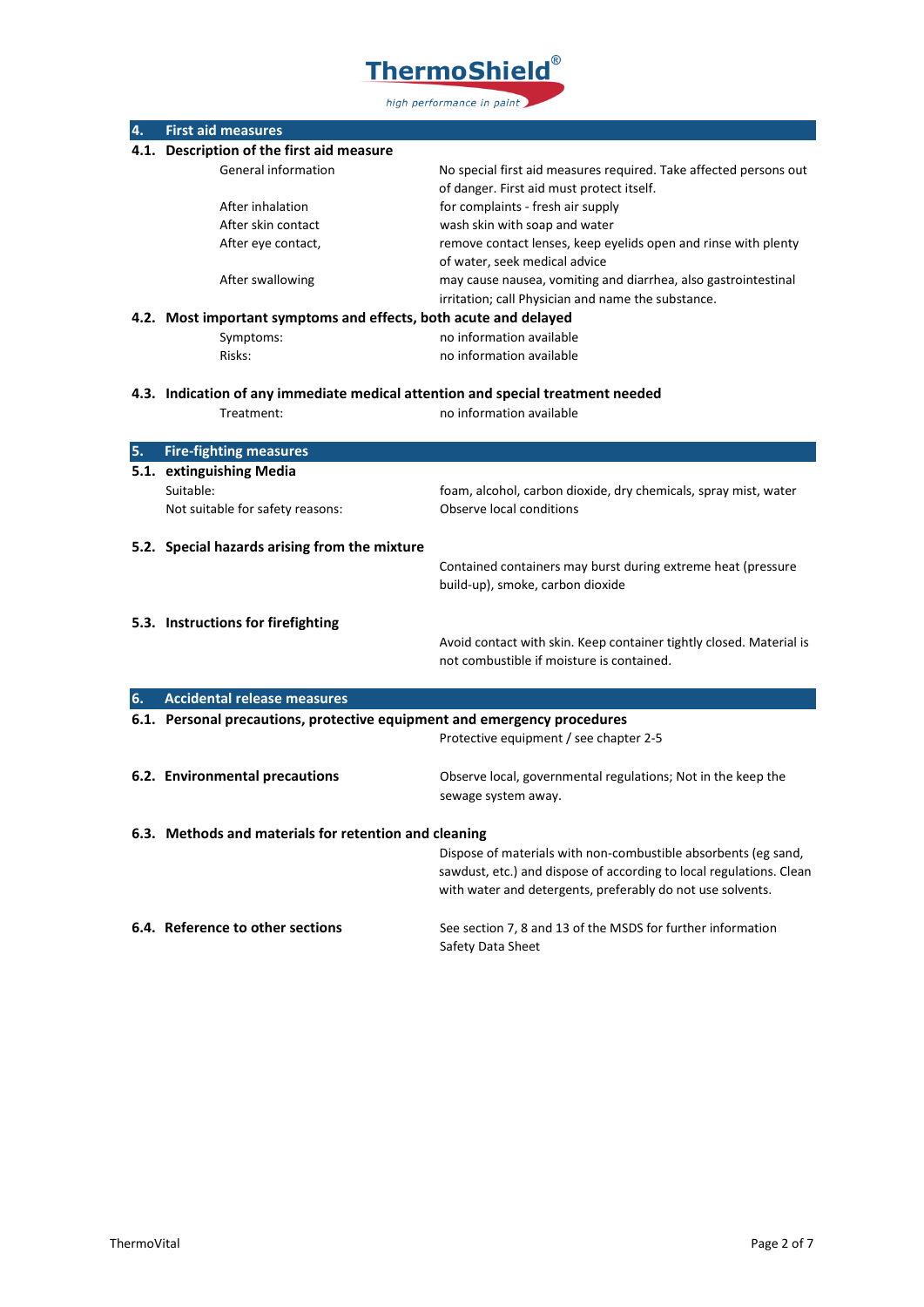

| 7.                                                                      | <b>Handling and storage</b>                         |                                                                |
|-------------------------------------------------------------------------|-----------------------------------------------------|----------------------------------------------------------------|
|                                                                         | 7.1. Precautions for safe handling                  |                                                                |
|                                                                         | Advice on safe handling                             | Observe the minimum standards for the TRGS 500 (Technical rule |
|                                                                         |                                                     | for hazardous substances). Avoid contact with eyes and skin.   |
|                                                                         | Measures for protection against fire and explosions |                                                                |
|                                                                         |                                                     | The product is not combustible if moisture is still present.   |
|                                                                         |                                                     | Hazardous containers must be cooled with water.                |
| 7.2. Conditions for safe storage, including environmental compatibility |                                                     |                                                                |
|                                                                         | Information on storage conditions                   | Store in a cool, frost-free place                              |
|                                                                         | Requirements to be met by storerooms and containers |                                                                |
|                                                                         |                                                     | Keep container closed, protect from freezing and heat, do not  |
|                                                                         |                                                     | empty container with pressure, no pressure containers          |
|                                                                         | Storage class:                                      | 12 - Non-flammable liquides                                    |
|                                                                         | 7.3. Specific end use (s)                           | ThermoShield ThermoVital is an interior coating ready          |
|                                                                         |                                                     | to use. Gis code BSW10                                         |
|                                                                         |                                                     | Technical information of the manufacturer must be observed.    |

# **8. Exposure controls / personal protection equipment**

# **8.1. Parameters to be monitored**

**Occupational exposure limits and / or biological limits workplace exposure limits (AGW) Germany** No substances to be monitored

# **8.2. Limitation and monitoring of exposure**

Technical measures and applications of appropriate work procedures, as listed in Section 7, shall prevail over the use of personal protective equipment. Recommended analytical procedures for workplace measurements: see the Federal Institute for Occupational Safety and Health (BauA).

| Personal protective equipment: | no special protective equipment required |
|--------------------------------|------------------------------------------|
| Eye / face protection          | wear protective goggles                  |
| Skin protection                | wear protective gloves if necessary      |
| Respiratory protection         | wear respiratory protection if necessary |

# **9. Physical and chemical properties**

# **9.1. Information on basic physical and chemical properties**

| Form:                           | liquid                                             |                          |
|---------------------------------|----------------------------------------------------|--------------------------|
| Color:                          | basic color shade white, depending in pigmentation |                          |
| Odor:                           | characteristic                                     |                          |
| Odor threshold:                 | n.d.                                               |                          |
| Vapor pressure:                 | n.d.                                               |                          |
| pH value:                       | $8.00 \pm 0.4$ at 20 ° C                           | <b>DIN 19266</b>         |
| Melting point / freezing point: | $0 °C$ water = $0 °C$                              |                          |
| Initial boiling point:          | 100 $^{\circ}$ C water = 100 $^{\circ}$ C          |                          |
| Flash point:                    | n.a.                                               |                          |
| Evaporation rate:               | n.d.                                               |                          |
| Flammability:                   | n.a.                                               |                          |
| Upper explosion limit:          | n.a.                                               |                          |
| Lower explosion limit:          | n.a.                                               |                          |
| Oxidizing properties:           | n.a.                                               |                          |
| Density:                        | 1.12 kg / dm <sup>3</sup>                          | <b>DIN EN ISO 2811-1</b> |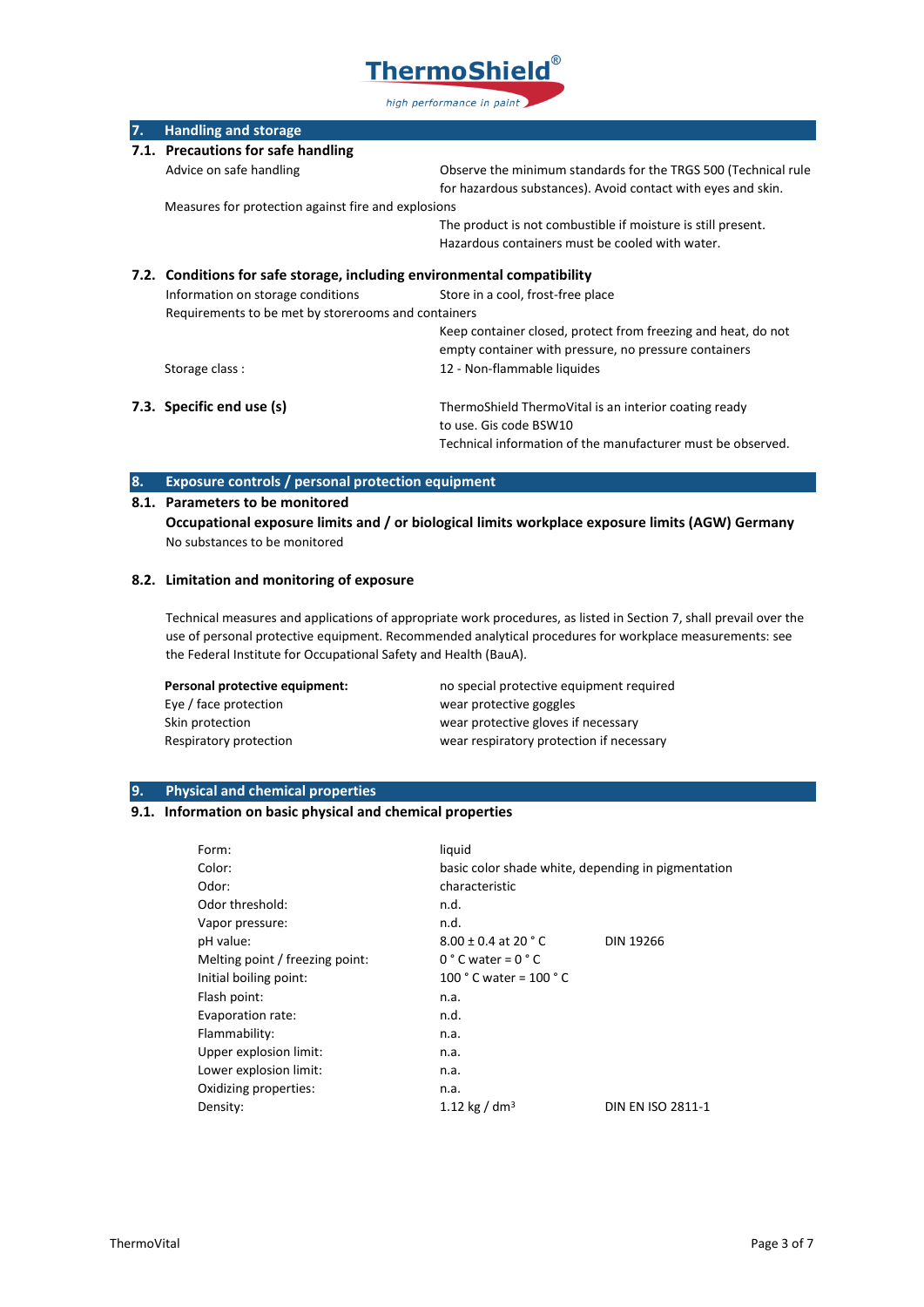

| Vapor density $(20 °C)$ :                | n.b.                      |                        |
|------------------------------------------|---------------------------|------------------------|
| Auto-ignition:                           | n.a.                      |                        |
| Partition coefficient n-octanol / water: | n.b.                      |                        |
| Decomposition temperature:               | n.d.                      |                        |
| Explosive properties:                    | n.a.                      |                        |
| Viscosity:                               | $115 \pm 2$ KU            |                        |
| Solid content:                           | approx. 56%               | <b>DIN EN ISO 3251</b> |
| Fineness:                                | $<$ 40 $\mu$ m            | <b>DIN EN ISO 1524</b> |
|                                          | $*$ N.a. = not applicable |                        |
|                                          | * N.d. = not determined   |                        |
|                                          |                           |                        |

# **9.2. Other Information**

none

| 10. Stability and reactivity             |                                                                                                                                                                       |
|------------------------------------------|-----------------------------------------------------------------------------------------------------------------------------------------------------------------------|
| 10.1. Reactivity                         | No decomposition if used according to specifications application                                                                                                      |
| 10.2. Chemical stability                 | No decomposition if used according to specifications application                                                                                                      |
| 10.3. Possibility of hazardous reactions | No decomposition if used according to specifications application                                                                                                      |
| 10.4. Conditions to avoid                | See chapter 7                                                                                                                                                         |
| 10.5. Incompatible materials             | Avoid contact with strong acids, strong alkalis                                                                                                                       |
| 10.6. Hazardous decomposition products   | No decomposition if used according to specifications application.<br>Fire, also heating by welding and cutting produces smoke, carbon<br>dioxide and carbon monoxide. |

| 11. Toxicological information                                                                                        |
|----------------------------------------------------------------------------------------------------------------------|
| 11.1. Information on toxicological effects                                                                           |
| <b>Acute toxicity</b>                                                                                                |
| According to EU classification criteria, the product is not considered to be acutely toxic.                          |
| <b>Corrosive to the skin</b>                                                                                         |
| According to EU classification criteria, the product is not considered to be irritating to the skin.                 |
| Serious eye damage / irritation                                                                                      |
| According to EU classification criteria, the product is not considered to be eye irritant.                           |
| Respiratory or skin sensitization                                                                                    |
| May cause allergic reactions if repeated contact is made with particularly sensitive persons.                        |
| <b>Germ cell mutagenicity</b>                                                                                        |
| The mixture is not classified. The mixture contains no substances classified as mutagenic.                           |
| Carcinogenicity                                                                                                      |
| The mixture is not classified. The mixture contains no substances classified as carcinogenic.                        |
| <b>Reproductive toxicity</b>                                                                                         |
| The mixture is not classified. The mixture contains no substances classified as toxic for reproduction.              |
| Specific target organ toxicity - repeated exposure                                                                   |
| The mixture is not classified. The mixture contains no substances classified as specific target organ toxicant after |
| repeated exposure.                                                                                                   |
| Specific target organ toxicity - single exposure                                                                     |
| The mixture is not classified. The mixture contains no substances classified as specific target organ toxicant after |
| repeated exposure.                                                                                                   |
| <b>Aspiration</b>                                                                                                    |
| The mixture is not classified. The mixture contains no substances classified as hazardous to aspiration.             |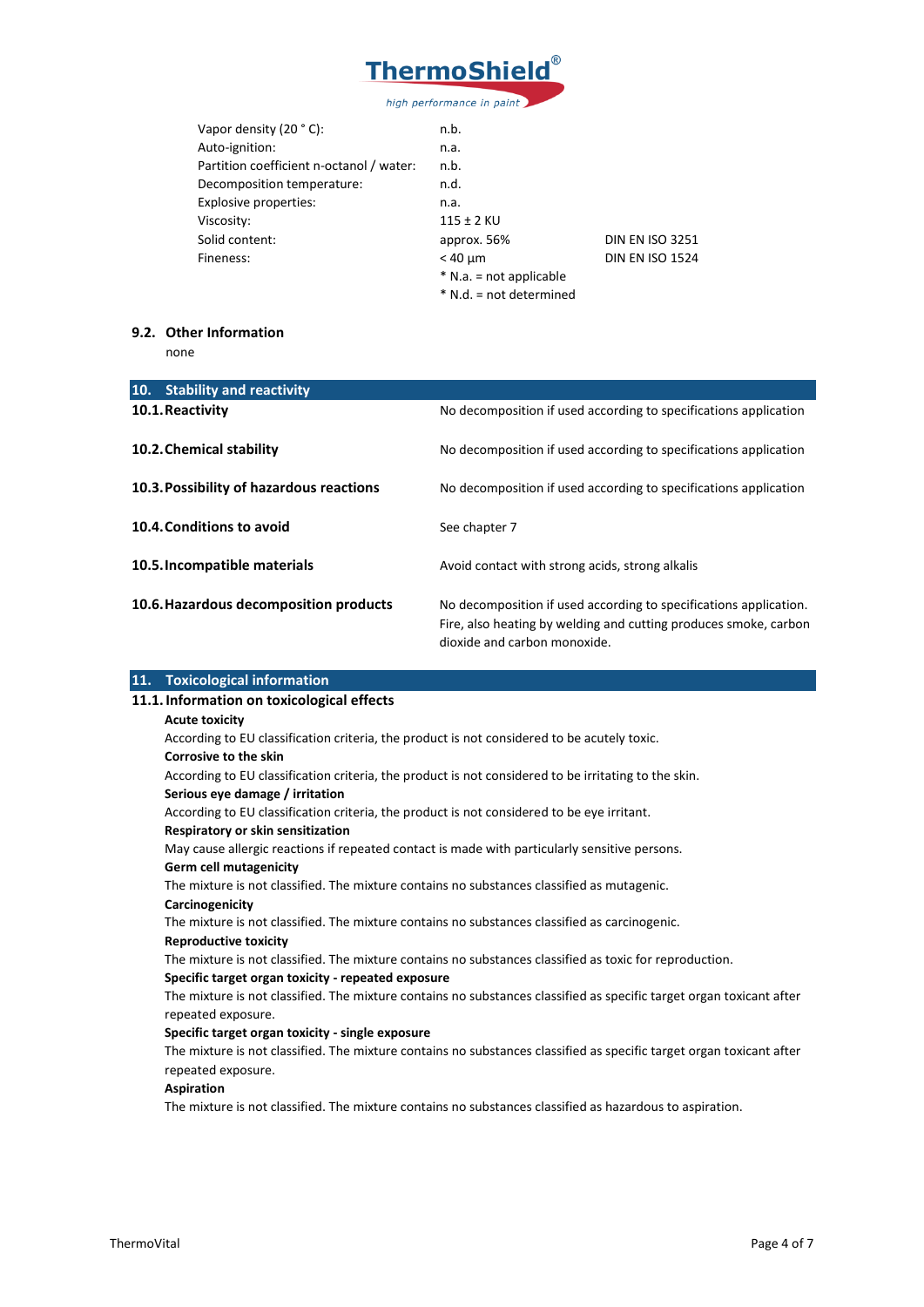

|     | 12. Ecological information                               |                                                                   |
|-----|----------------------------------------------------------|-------------------------------------------------------------------|
|     | 12.1. Toxicity                                           |                                                                   |
|     |                                                          | There are no data available on the product                        |
|     | 12.2. Persistence and degradability                      |                                                                   |
|     |                                                          | There are no data available on the product                        |
|     | 12.3. Bioaccumulative                                    |                                                                   |
|     |                                                          | There are no data available on the product                        |
|     | 12.4. Mobility in the ground                             |                                                                   |
|     |                                                          | There are no data available on the product                        |
|     | 12.5. Result of the PTB and vPvB assessment              |                                                                   |
|     |                                                          | There are no data available on the product                        |
|     | 12.6. Other adverse effects                              |                                                                   |
|     |                                                          | There are no data available on the product                        |
| 13. | <b>Disposal considerations</b>                           |                                                                   |
|     |                                                          |                                                                   |
|     | 13.1. Waste treatment methods                            |                                                                   |
|     |                                                          | Dispose of in accordance with local regulations.                  |
|     |                                                          | Regular disposal by incineration in a combustion plant, local and |
|     |                                                          | official regulations must be observed.                            |
|     | <b>Treatment of contaminated packaging</b>               |                                                                   |
|     |                                                          | Packaging must be disposed of in a completely emptied state       |
|     |                                                          | (drip-free, non-wiping and free of spatula). Packaging should be  |
|     |                                                          | reused or recycled, in compliance with the applicable local and   |
|     |                                                          | governmental regulations.                                         |
|     | Waste key according to Ordinance on Waste Disposal (AVV) |                                                                   |

080120 aqueous suspensions containing paints or varnishes

#### **14. Transport information**

## **14.1.UN number**

The product is not a dangerous good in national / international road, rail, sea, and air transport.

#### **14.2.UN proper shipping name**

#### **ADR / RID**

The product is not a dangerous good in national / international road, rail, sea, and air transport. **IMDG code / ICAO-TI / IATA-DGR**

The product is not a dangerous good in national / international road, rail, sea, and air transport.

#### **14.3. Transport hazard class**

The product is not a dangerous good in national / international road, rail, sea, and air transport.

#### **14.4. packaging group**

The product is not a dangerous good in national / international road, rail, sea, and air transport.

#### **14.5. environmental hazards**

The product is not a dangerous good in national / international road, rail, sea, and air transport.

#### **14.6. Special precautions for the user**

The product is not a dangerous good in national / international road, rail, sea, and air transport.

# **14.7. Transport in bulk according to Annex II of the MARPOL Convention and the IBC Code**

The product is not a dangerous good in national / international road, rail, sea, and air transport.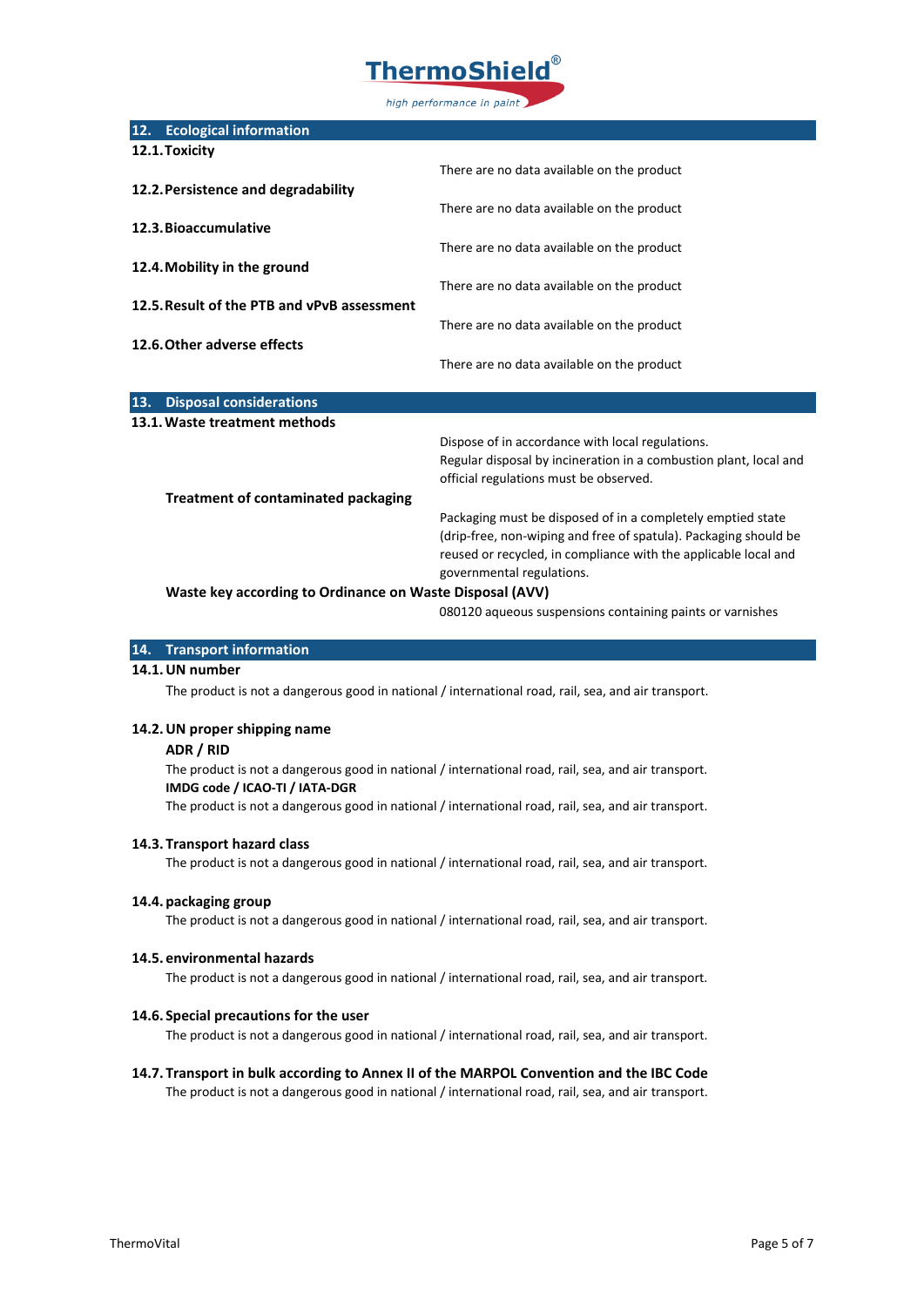

# **15. Regulatory**

**15.1. Safety, health and environmental regulations / legislation specific for the substance or mixture**

#### **EU regulations**

Regulation (EC) No 1005/2009 (substances that deplete the ozone layer): Not applicable Regulation (EC) No 850/2004 (persistent organic pollutants): Not applicable Regulation No 649/2012 (export and import of dangerous chemicals): Not applicable Regulation (EC) No 648/2004 (Detergents Regulation): Not applicable Authorization in accordance with Title VII of Regulation (EC) No 1907/2006: No Restrictions under Title VIII of Regulation (EC) No 1907/2006: No

#### **National regulations, e.g.**

Water hazard class WGK 1 Self-leveling according to VwVws (regulation of waterendangering substances)

**Solvent regulation:** Wb < 3 g/l (maximum value according to VOC Annex II A/a 30 g/l)

#### **15.2. Chemical Safety Assessment**

No substance safety assessment has been carried out by the manufacturer for this mixture.

#### **16. Additional information**

**Changes to the last version**

Replaces datasheet from 13.04.2018

#### **Literature and data sources**

REACH Regulation (EC) No 1907/2006, as last amended by Regulation (EU) 2017/1000 CLP Regulation (EC) No 1272/2008, as last amended by Regulation (EU) 2017/776 **Internet** http://www.baua.de http://publikationen.dguv.de http://dguv.de/ifa/stoffdatenbank http://www.gischem.de http://echa.europa.eu/en/candidate-list-table

# **Methods according to Article 9 of Regulation (EC) No 1272/2008 on the evaluation of the information for classification.**

The hazard characteristics of the product have been assessed in accordance with Annex I to Regulation (EC) No 1272/2008 (CLP Regulation).

#### **Text of the dangers and / or safety instructions referred to in section 2**

P101: If medical advice is required, provide packaging or labeling label P102: Keep out of the reach of children. P103: Read label before use. EUH210: Safety data sheet available on request